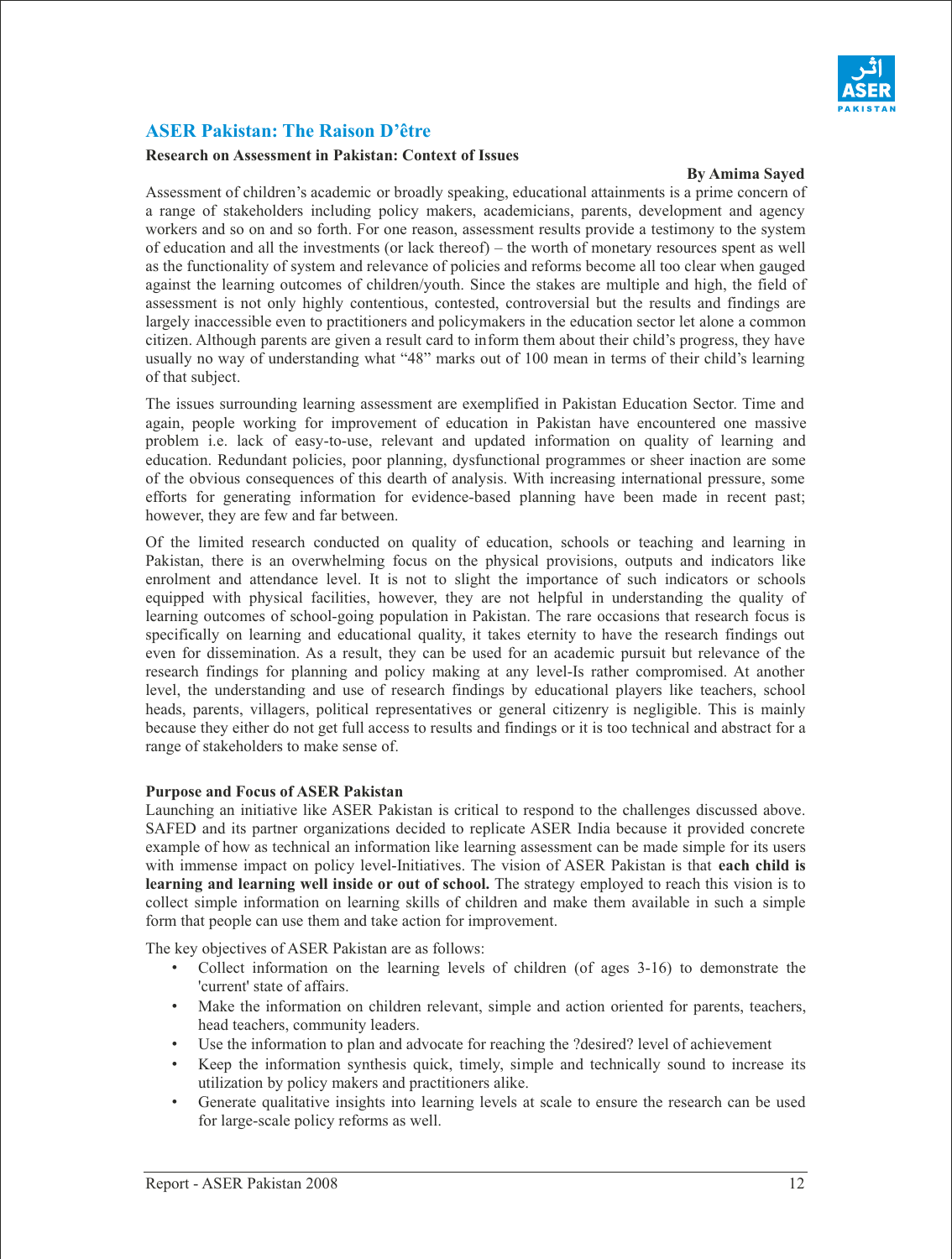

ASER India has practically demonstrated that achieving ASER Pakistan objectives is not only possible but keeping the cycle going will eventually lead to massive improvements in the quality of education at a national level. Also the vision for children's learning or the "desired" state will continue to enrich. ASER India started off with 19 rural districts in 17 states of India collecting information on 600 households per district. By 2008, ASER reached over 704,000 children in 16,198 villages in 564 rural districts out of the total of 610 districts in India across all states and union territories. It takes a gargantuan effort from over 32,000 volunteers to finish the survey in 100 days with findings disseminated well in advance before the decisions on educational budget allocations are taken.

ASER Pakistan admittedly missed the 100 days timeline to complete the survey owing to a plethora of security, geo-political, resource and capacity constraints. However, what ASER Pakistan has achieved is gigantic and exhilarating enough to have our belief strengthened in the need and significance of this initiative. ASER 2008 covered 16703 children from 600 villages and 6600 households in 11 districts of Pakistan. There have been occasions where parents and District Education Staff were shaken on how little they know about their children's learning skills leading to collective action for improvement. Another major achievement has been the mobilization of student volunteers to carry out the survey. It was mainly because the process of information collection was simple and immediately made it visible that merely sending to school was not adequate.

Having survived the first round by learning the ropes, ASER Pakistan is going to be smooth and rapid in the coming years with its utilization also increased. While the organizational collaborations for ASER 2008 have been phenomenal also, it is expected that serious partners in the education sector will join hands to make ASER Pakistan a tool for social accountability and well-thought out, evidence based educational reforms.

#### **Place and Significance of ASER Pakistan in the Assessment Initiatives in Pakistan**

True to the tradition of research and inquiry, ASER Pakistan was questioned for its need, significance, methodology, sampling techniques, credibility of initiative and findings, and similar other concerns. These queries were addressed by SAFED and even on occasions, the technical partners Pratham and ASER Institute India responded to the concerns in light of their vast experience.

It is of critical importance to specify at the outset that ASER is neither a duplication of formal Assessment done in schools or at national level; nor is it a grade wise all encompassing psychometric analysis of students' achievement levels. While the methodology is technically sound and tools piloted and tested, ASER Pakistan does not want it to be confused with tracers' study or national assessment and examination and the likes.

ASER is simply looking at the basic level of reading and arithmetic skills of every child falling under its sample population irrespective of the child's enrolment in school or academic excellence. The intention is to improve the basic because if the foundations are strong, the level of learning achievements will be good as well be it for a child studying in Class 1 or Class 9 or 16 years old out of school youth.

As discussed earlier, the attention of research initiatives or even educational census is on gauging access and inputs and the findings are used for estimating inputs to schools. In India, interestingly even at the village level and within households, the major thrust of discussions was on inputs (such as teachers or scholarships) rather than on learning outcomes whereas in Pakistan, the basis and opportunity to have such discussions is limited to begin with. Notwithstanding the trend, the assumption at macro and micro levels appeared to be that if a child went to school, s/he would be learning.3

ASER Pakistan wants to explore whether such an assumption is relevant and connected to the micro level realities of Pakistani Education system.

 3 Abhijit Banerjee, Rukmini Banerji, Esther Duflo, Rachel Glennerster, Stuti Khemani : **Pitfalls of Participatory Programs: Evidence from a Randomized Evaluation in Education in India** DP6781. Discussion Paper Series. Centre for Economic Policy Research. The World Bank. 2008. http://www.cepr.org/pubs/new-dps/dplist.asp?authorid=168029. Also see 2007. Abhijit Banerjee, Rukmini Banerji, Esther Duflo, Rachel Glennerster, Stuti Khemani, and Sendhil Mullainathan **: Can Information Campaigns Raise Awareness Local Participation in Primary Education?** Economic and Political Weekly Vol 42. No 15. April 14 2007.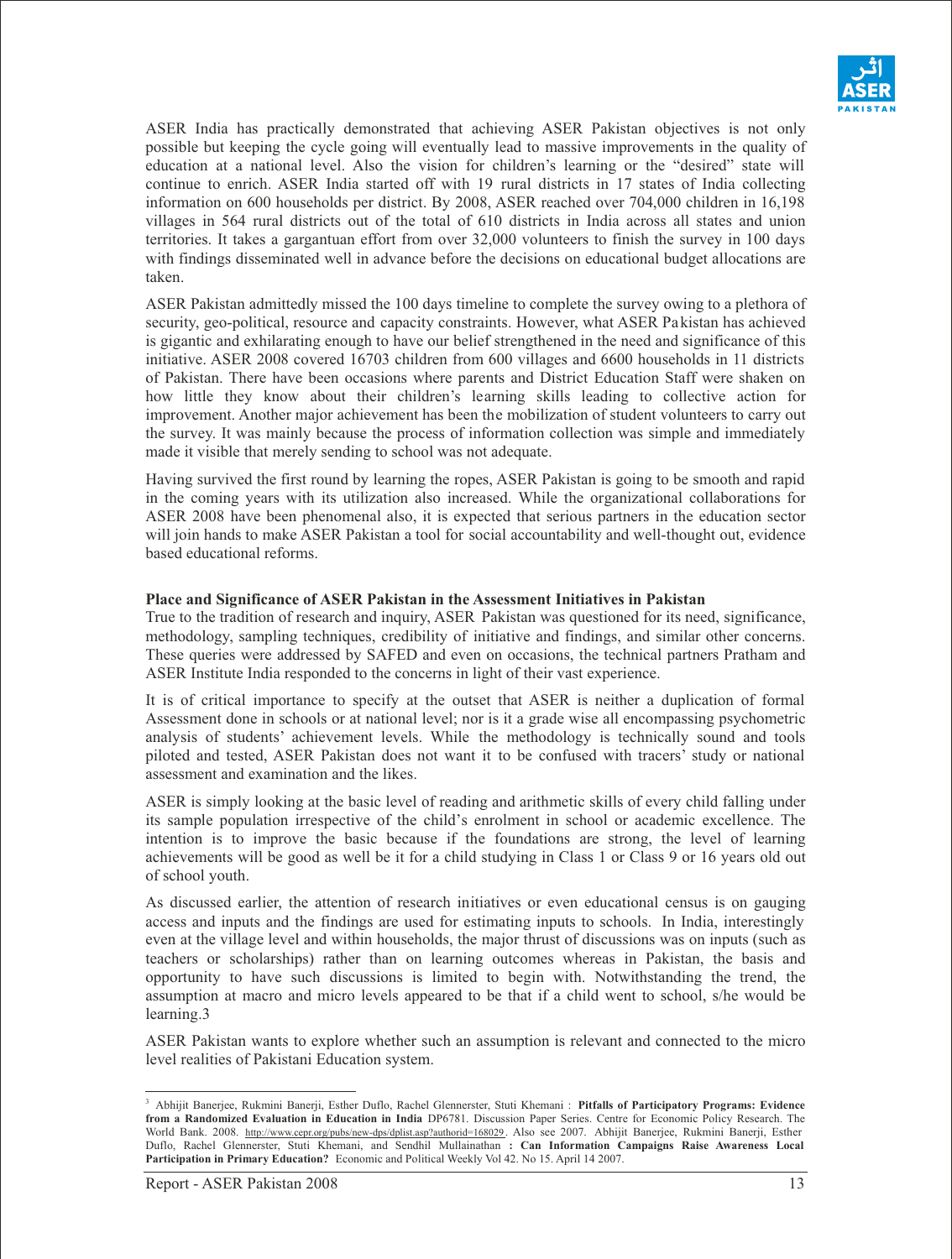

The measurement of basic reading and arithmetic does not in any way negate the importance of all other subjects and higher levels of learning. Mo reover the scope of ASER Pakistan, just like its predecessor in India, is not static, as the country's children move well beyond this basic threshold, measurement of increasingly higher skills will be integrated into ASER<sup>4</sup>.

In Pakistan, some other assessment systems, such as the National Education Assessment System, are already in place. As illustrated below, these sy stems focus on formal-grade-specific testing and therefore, do not provide national estimates or a district-wise picture of basic numeracy and literacy levels.

| <b>Comparison of ASER with NEAS and PEC</b> |                              |                                         |
|---------------------------------------------|------------------------------|-----------------------------------------|
| <b>National Education Assessment</b>        | Punjab<br><b>Examination</b> | <b>Status</b><br>of Education<br>Annual |
| <b>System</b>                               | <b>Commission</b>            | <b>Report</b>                           |
| NEAS was initiate in the late 90s           | PEC is a provincial          | ASER is a household based               |
| as a country-wide initiative to             | initiative of the            | survey to measure reading,              |
| build assessment capacity at                | government of the Punjab     | comprehension and numeracy              |
| federal and provincial levels to            | set up in 2006 to address    | skills for children between the         |
| measure learning outcomes, inform           | the Quality Challenge.       | ages of $6-14$ .                        |
| policy and improve the quality of           | PEC is to function as an     | Launched in India in 2005 by            |
| education.                                  | autonomous body to           | Pratham (an NGO) conducted              |
| NEAS is planned as a sample-                | administer examinations      | consecutively for 5 years since         |
| based national assessment for               | for grade 5 and grade 8 in   | 2005) across all districts of India.    |
| grades $4th$ and $8th$ in four subjects:    | all subjects, in public      | It is a rural survey                    |
| Language, Mathematics, Science,             | sector and private assisted  | Compared to NEAS and PEC,               |
| and Social Studies.                         | or private unaided schools.  | ASER is a household based               |
|                                             | To date three rounds of      | survey focusing on numeracy and         |
| To date NEAS has conducted four             | assessments have been        | literacy skills equivalent to grade     |
| rounds of subject-based                     | held in 2006, 2008/9         | H.                                      |
| assessments (www.neas.gov.pk).              | 2009/10                      | To date one pilot has been              |
|                                             | (www.pec.edu.pk).            | conducted in 11 districts in 2008       |
|                                             |                              | (www.safedafed.org)                     |

## **Box comparing ASER with NEAS and PEC**

The findings of the ASER exercise are meant to be useful at national, state and district level. At the same time, the tools due to their simplicity and ease of use are used widely in schools by teachers and also in villages by parents or others. The local level use of ASER tools to understand the local situation is as important as the effort to inform the national debate. In India, over half of all mothers of children in the elementary school age are illiterate.5 Pakistan does not fare any better when trends of illiteracy in mothers is compared. It is essential that parents not only send their children to school but also figure out how to support children's learning. The ASER tool is a simple device that helps parents to understand where their children stand on basic abilities. This does not mean that ASER in any way devalues higher levels of learning that children must reach and master.

 $\overline{a}$ <sup>4</sup> In ASER 2006, fluent readers were asked comprehension questions. In ASER 2007, comprehension questions ere asked of all readers.

<sup>&</sup>lt;sup>5</sup> See ASER 2006 report (www.pratham.org) for details of mothers ability to read simple text and years of schooling.